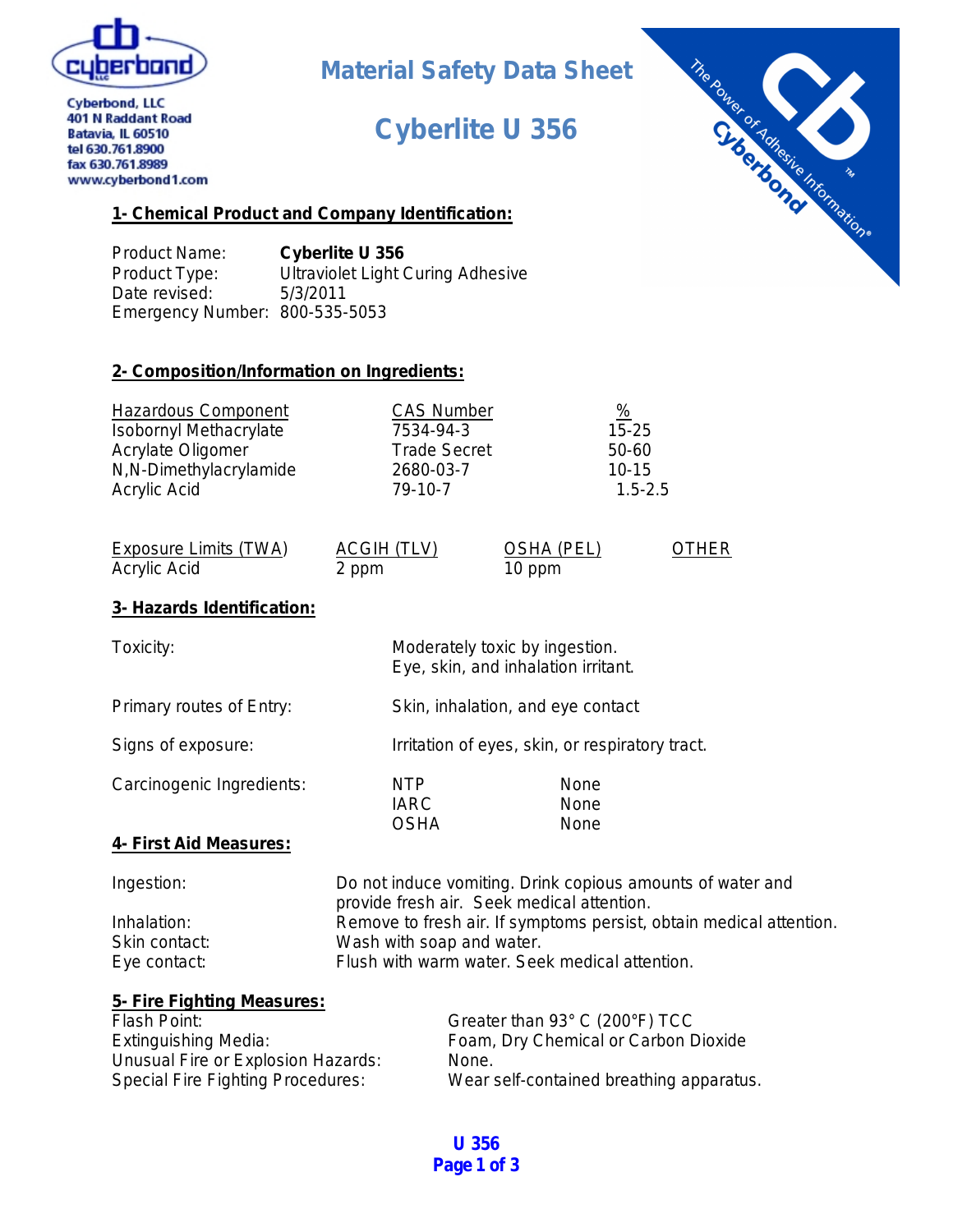# **Material Safety Data Sheet**

# **Cyberlite U 356**

#### **6-Accidental Release Measures**

Steps to be taken in case of spill or leak: Inform authorities in case of seepage into water system. Maintain adequate ventilation. Soak up with inert absorbent. Store in a closed container until disposal.

### **7- Handling and Storage:**

| Safe storage: | Store away from heat and direct sunlight to maximize shelf life. |
|---------------|------------------------------------------------------------------|
|               | Store inside in a dry location between 50°Fand 90°F.             |
| Handling:     | Keep container tightly closed. Avoid contact with skin. Avoid    |
|               | breathing vapors.                                                |

#### **8- Protective Equipment:**

| Ventilation:            | Local exhaust ventilation recommended.                     |
|-------------------------|------------------------------------------------------------|
| Respiratory protection: | Not applicable with good local exhaust. Use NIOSH approved |
|                         | respirator if needed.                                      |
| Skin:                   | Wear chemical resistant gloves.                            |
| Eye protection:         | Safety glasses or goggles with side shields.               |

### **9- Physical and Chemical Properties:**

| Appearance:           | clear liquid                 |
|-----------------------|------------------------------|
| Odor:                 | Sweet/ sharp                 |
| <b>Boiling Point:</b> | $212^\circ$ F                |
| Vapor Pressure:       | Less than 10mmHg @24°C       |
| Vapor Density:        | Not available                |
| Evaporation rate:     | Not applicable               |
| Specific Gravity:     | 1.02                         |
| Solubility in water:  | Negligible.                  |
| Auto Igniting         | Product is not self-igniting |

#### **10- Stability and Reactivity**

Stability: Stable Hazardous Polymerization: Will not occur

Incompatibility: Photoreactive. Strong oxidizers

#### **11- Toxicological Information**

| <b>Acute Toxicity:</b>   | <b>None</b>                                  |
|--------------------------|----------------------------------------------|
| Primary Irritant affect: | Irritant to skin, eye, and mucous membranes. |
| Sensitization:           | No sensitizing effects known.                |

### **12-Ecological Information**

General Notes: Not available